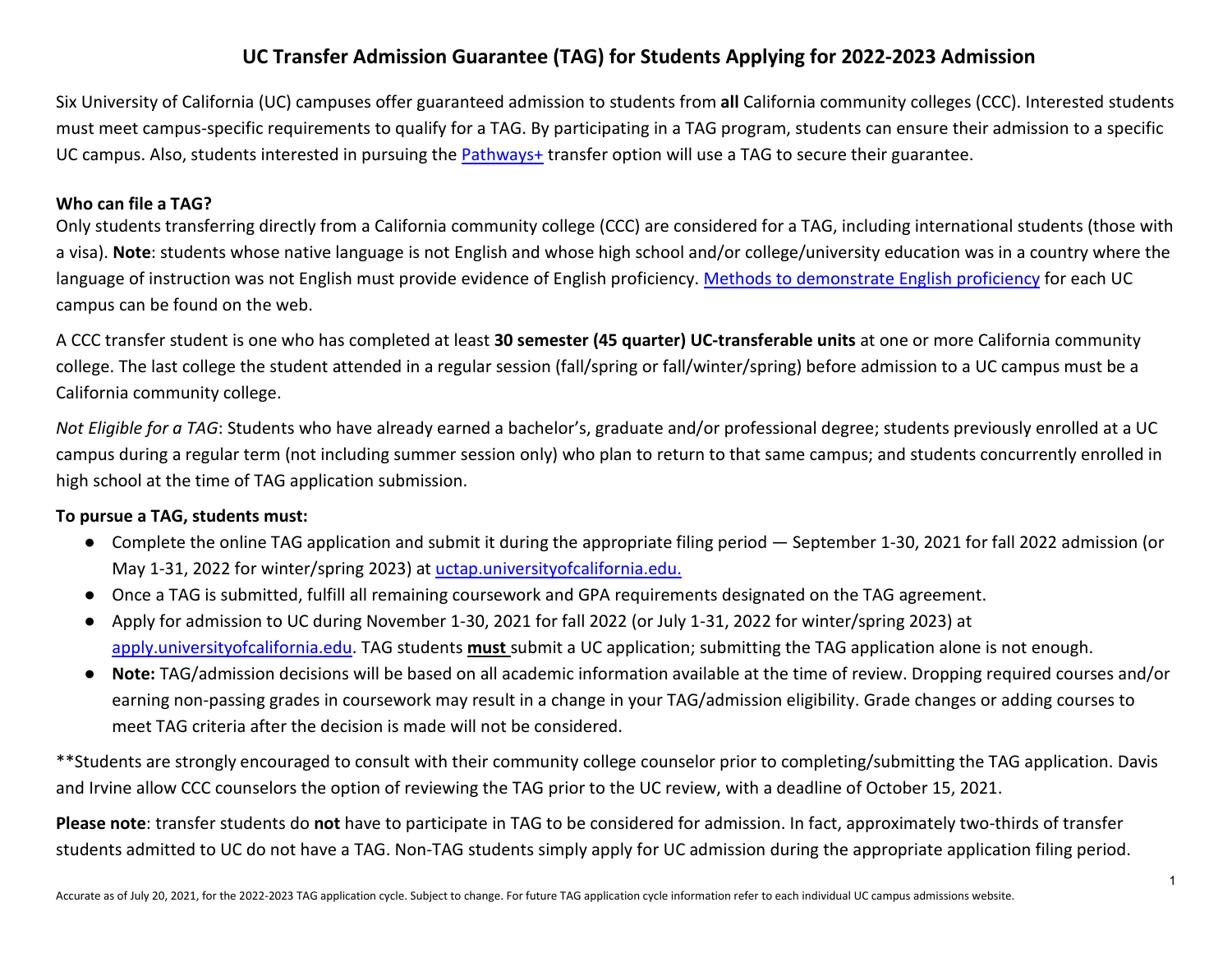Specific information about TAG at each of the six participating UC campuses is provided in the table below.

| Campus                  | Is a pre-evaluation<br>of coursework                                                           | For which terms is<br>a TAG accepted?                                                                    | Is the major guaranteed as part of TAG?                                                                                                                                                                                                                                        | What are the excluded majors for<br>TAG?                                                                                                                                                                                                                | <b>Contact Information</b>                                                                                                      |
|-------------------------|------------------------------------------------------------------------------------------------|----------------------------------------------------------------------------------------------------------|--------------------------------------------------------------------------------------------------------------------------------------------------------------------------------------------------------------------------------------------------------------------------------|---------------------------------------------------------------------------------------------------------------------------------------------------------------------------------------------------------------------------------------------------------|---------------------------------------------------------------------------------------------------------------------------------|
|                         | provided as part<br>of TAG?                                                                    | What is the TAG<br>filing period?                                                                        |                                                                                                                                                                                                                                                                                |                                                                                                                                                                                                                                                         |                                                                                                                                 |
| <b>Davis</b>            | Yes                                                                                            | Accepted for fall<br>quarter only.<br>Filing period:<br>Sept. 1-30                                       | Yes, provided all TAG requirements are completed.<br>Applicants to Landscape Architecture are approved<br>in a "pre-major" status (no guarantee to the major).                                                                                                                 | Undeclared programs, Computer<br>Science, and Landscape Architecture<br>(applicants are approved in pre-<br>Landscape Architecture with no<br>guarantee to the major).                                                                                  | http://tag.ucdavis.edu/<br>(530) 752-2971                                                                                       |
| Irvine                  | <b>No</b>                                                                                      | Accepted for fall<br>quarter only.<br>Filing period:<br>Sept. 1-30                                       | Yes, provided all TAG requirements are completed.                                                                                                                                                                                                                              | Business Administration, Dance,<br>Music, Nursing Science and ALL majors<br>in the Donald Bren School of<br>Information and Computer Sciences.<br>Fall 2022 is the last cycle students can<br>apply to the B.A. in Psychology with or<br>without a TAG. | http://admissions.uci.edu/tag<br>(949) 824-6703                                                                                 |
| Merced                  | Yes<br>Decision release<br>dates:<br>Fall TAG: Nov 15th<br>Spring TAG:<br>July $1^{\text{st}}$ | Accepted for fall;<br>filing period:<br>Sept. 1-30<br>Accepted for<br>spring; filing<br>period: May 1-31 | Yes, provided all TAG requirements are completed.                                                                                                                                                                                                                              | Global Arts Studies Program, and<br>Public Health.<br>Subject to change.                                                                                                                                                                                | http://admissions.ucmerced.edu/tag<br>(209) 228-7178<br>transfer@ucmerced.edu                                                   |
| <b>Riverside</b>        | No                                                                                             | Accepted for fall;<br>filing period:<br>Sept. 1-30<br>Accepted for<br>winter; filing<br>period: May 1-31 | Yes, provided all TAG requirements are completed.                                                                                                                                                                                                                              | For fall: Art Studio and Sociology<br>For winter: Art Studio, Sociology, and<br>other majors may be subject to<br>change                                                                                                                                | http://admissions.ucr.edu/admissions/transfer/transfer-<br>admission-guarantee.html<br>(951) 827-3411<br>Admissions.ucr.edu/ask |
| Santa<br><b>Barbara</b> | <b>No</b>                                                                                      | Accepted for fall<br>quarter only.<br>Filing period:<br>Sept. 1-30                                       | Yes for College of Letters & Science (L&S) majors that<br>do not have a pre-major.<br>No for L&S majors that have a pre-major; the pre-<br>major is guaranteed, but further requirements must<br>be met at UCSB after transfer in order to be<br>accepted into the full major. | All majors in the College of Creative<br>Studies; all majors in the College of<br>Engineering; Dance B.A., Dance B.F.A.,<br>Music B.M., Theater B.F.A. in the<br>College of Letters & Science.                                                          | https://admissions.ucsb.edu/tag<br>(805) 893-2881                                                                               |
| Santa<br>Cruz           | <b>No</b>                                                                                      | Accepted for fall<br>quarter only.<br>Filing period:<br>Sept. 1-30                                       | Yes for all screening majors. For the most current list<br>of screening majors, please visit<br>http://admissions.ucsc.edu/tag.                                                                                                                                                | Computer Science                                                                                                                                                                                                                                        | http://admissions.ucsc.edu/tag<br>(831) 459-4008<br>tag@ucsc.edu                                                                |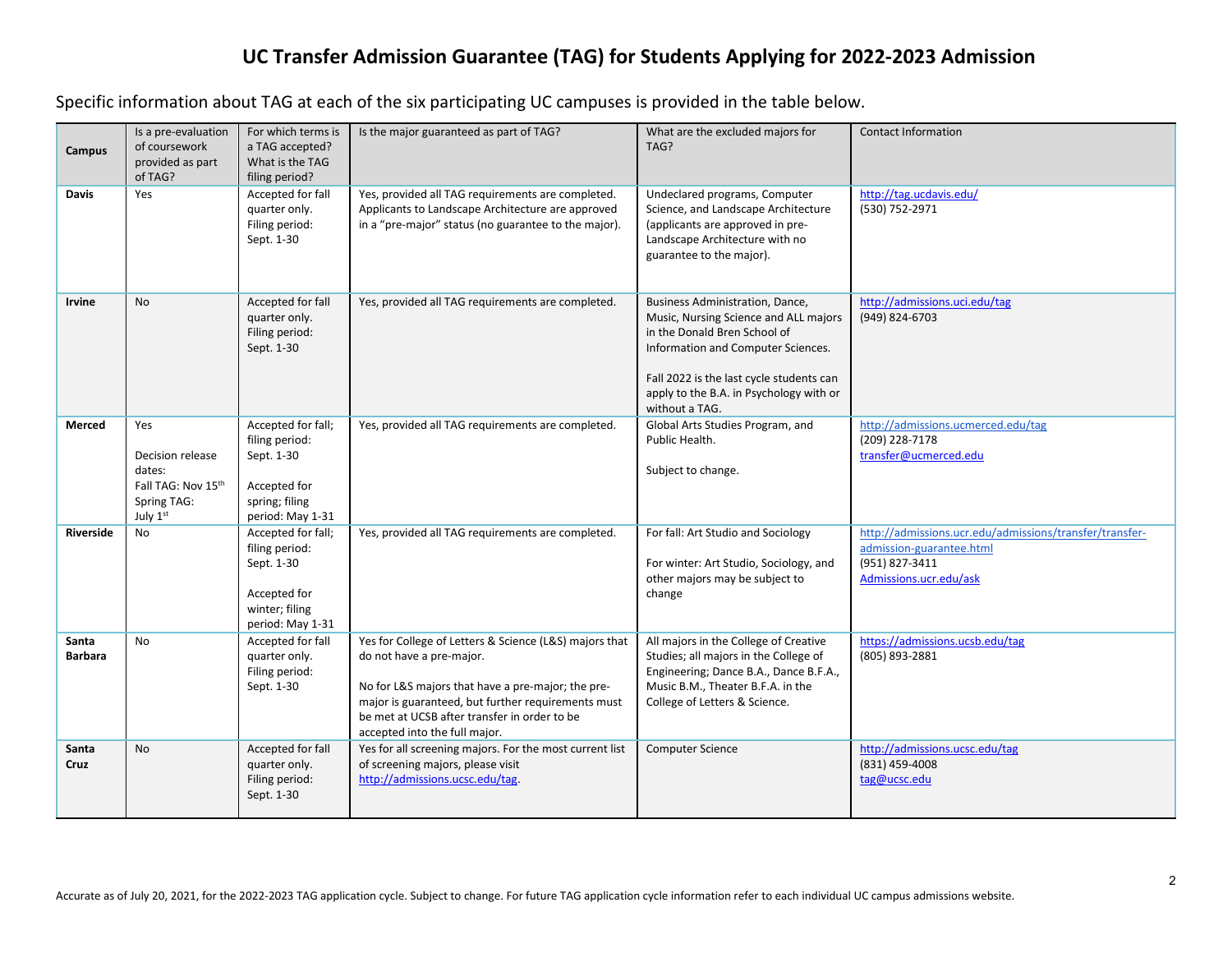| <b>Campus</b>           | Can students with non-CCC coursework (from<br>within or outside of the U.S.) file a TAG?                                                                                                                                                                                                                                                                                                           | Minimum UC<br>transferable units<br>completed to submit<br>a TAG | Minimum UC<br>transferable units<br>required to fulfill TAG                                       | Minimum UC Transferable GPA required for a TAG                                                                                                                                                                                                                                                                                                                                                                                                                                                                                                                                                                                                            | Is completion of<br>IGETC required?                                                                |
|-------------------------|----------------------------------------------------------------------------------------------------------------------------------------------------------------------------------------------------------------------------------------------------------------------------------------------------------------------------------------------------------------------------------------------------|------------------------------------------------------------------|---------------------------------------------------------------------------------------------------|-----------------------------------------------------------------------------------------------------------------------------------------------------------------------------------------------------------------------------------------------------------------------------------------------------------------------------------------------------------------------------------------------------------------------------------------------------------------------------------------------------------------------------------------------------------------------------------------------------------------------------------------------------------|----------------------------------------------------------------------------------------------------|
| Davis                   | Yes, provided the student (after applying UC<br>lower-division unit limitations and exclusions)<br>does not reach or exceed 80 semester (120<br>quarter) transferable units of college<br>coursework. The College of Engineering will<br>consider applicants who have 80 or more<br>semester (120 quarter) units of transfer credit<br>after UC lower-division unit limitations and<br>exclusions. | 30 semester/45<br>quarter                                        | 60 semester/90<br>quarter                                                                         | College of Agricultural and Environmental Sciences: 3.2<br>College of Biological Sciences: 3.2<br>College of Letters and Science: 3.2<br>[Computer Science is no longer available for TAG]<br>College of Engineering: 3.5.<br>There are also specific major prep GPA requirements for each selective major.<br>For the most current information, please visit http://tag.ucdavis.edu/.                                                                                                                                                                                                                                                                    | <b>No</b>                                                                                          |
| Irvine                  | Yes, provided the student (after applying UC<br>lower division limitations and exclusions) does<br>not reach or exceed 90 semester (135 quarter)<br>units of combined community and four-year<br>college transferable coursework.                                                                                                                                                                  | 30 semester/45<br>quarter                                        | 60 semester/90<br>quarter                                                                         | 3.4 minimum GPA by end of summer 2021<br>For the most current information, please visit http://admissions.uci.edu/tag.                                                                                                                                                                                                                                                                                                                                                                                                                                                                                                                                    | No                                                                                                 |
| Merced                  | Yes, provided the student (after applying UC<br>lower division limitations and exclusions) does<br>not reach or exceed 80 semester (120 quarter)<br>transferable units of combined community and<br>four-year college coursework.                                                                                                                                                                  | 30 semester/45<br>quarter                                        | 60 semester/90<br>quarter                                                                         | School of Engineering majors: 3.0<br>School of Natural Science majors: 2.9<br>School of Social Sciences, Humanities and Arts majors: 2.8<br>[Exception: Psychology 3.0]<br>For the most current information, please visit<br>https://admissions.ucmerced.edu/transfer/tag.                                                                                                                                                                                                                                                                                                                                                                                | No                                                                                                 |
| Riverside               | Yes, provided the student (after applying UC<br>lower-division unit limitations and exclusions)<br>does not reach or exceed 80 semester (120<br>quarter) units of combined community and four-<br>year college transferable coursework.                                                                                                                                                            | 30 semester/45<br>quarter                                        | 60 semester/90<br>quarter                                                                         | College of Humanities, Arts, and Social Sciences (CHASS): 2.8<br>[Exceptions: Psychology, and Theater, Film & Digital Production 3.3]<br>Marlan and Rosemary Bourns College of Engineering (BCOE): 3.0<br>[Exceptions: Computer Science 3.6; Computer Science w/Business<br>Applications 3.3; Computer Engineering 3.3; Mechanical Engineering 3.1]<br>College of Natural and Agricultural Sciences (CNAS): 2.8<br>School of Business: 2.8<br>Graduate School of Education: 2.7<br>School of Public Policy: 2.7<br>For the most current information, please visit<br>http://admissions.ucr.edu/admissions/transfer/transfer-admission-<br>guarantee.html. | No; The School<br>of Business<br>Administration<br>highly<br>recommends<br>completion of<br>IGETC. |
| Santa<br><b>Barbara</b> | Yes, provided the student (after applying UC<br>lower division limitations and exclusions) does<br>not reach or exceed 90 semester (135 quarter)<br>units of combined community and four-year<br>college transferable coursework.                                                                                                                                                                  | 30 semester/45<br>quarter                                        | 60 semester/90<br>quarter, with no more<br>than 18 units needed<br>in spring to reach<br>minimum. | 3.4 GPA by the end of fall 2021 for all majors.<br>All majors in Economics, Mathematics, Physics, and Biological Sciences have a<br>minimum GPA required for major preparation courses.<br>See "By Major" articulation agreements at <b>ASSIST</b> for details.                                                                                                                                                                                                                                                                                                                                                                                           | No                                                                                                 |
| Santa<br>Cruz           | Yes, provided the student (after applying UC<br>lower division limitations and exclusions) does<br>not reach or exceed 90 semester (135 quarter)<br>units of combined community and four-year<br>college transferable coursework.                                                                                                                                                                  | 30 semester/45<br>quarter                                        | 60 semester/90<br>quarter                                                                         | 3.0 GPA by the end of fall 2021 for all majors.<br>Additional GPA requirements for major preparation courses for some majors.<br>For the most current information, please visit http://admissions.ucsc.edu/tag.                                                                                                                                                                                                                                                                                                                                                                                                                                           | No                                                                                                 |